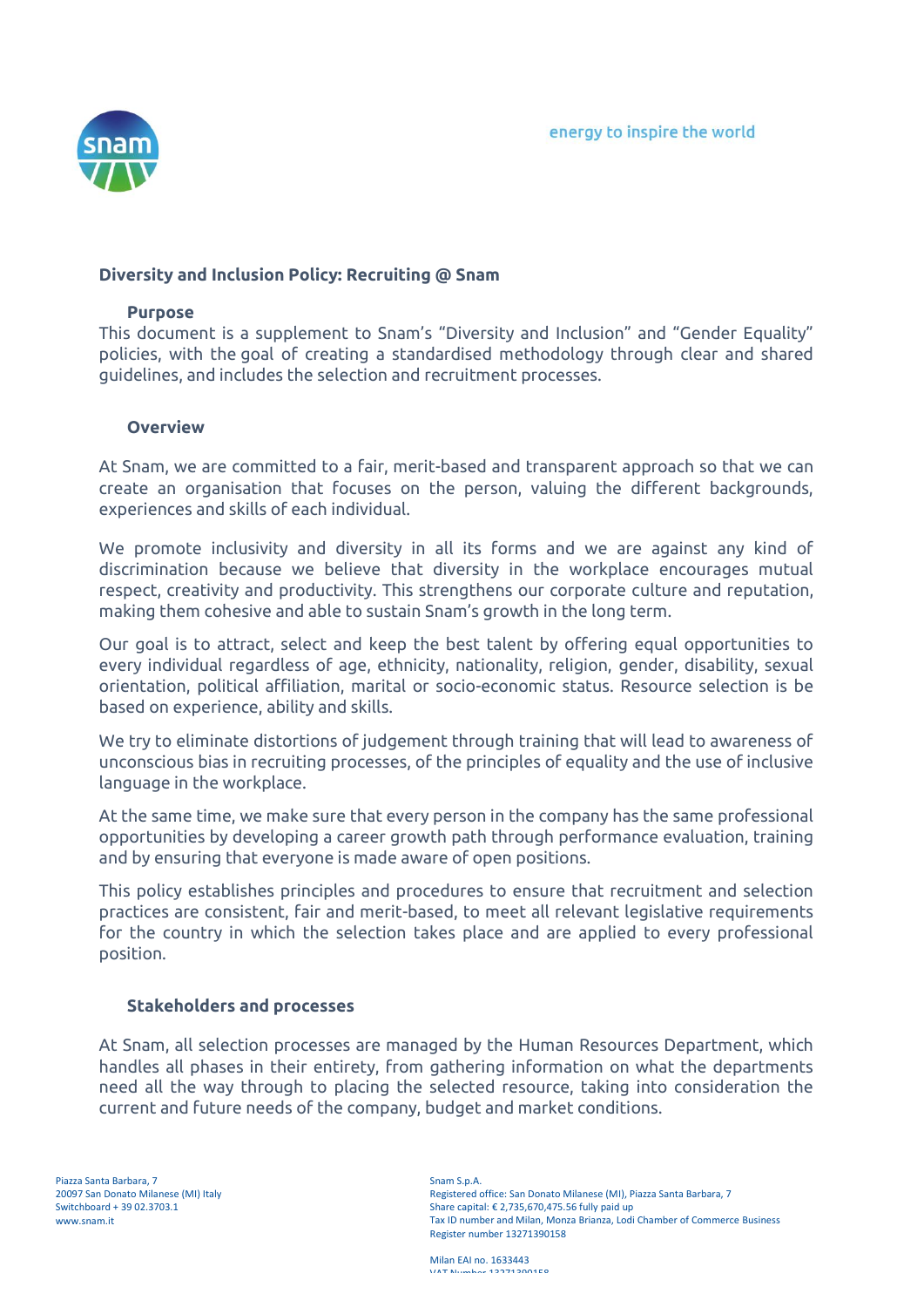

Specifically, the Line Managers, HRBPs and Talent Acquisition are responsible for ensuring compliance with the D&I Recruiting Policy, both within the company and externally, for each personnel search, during the entire selection and hiring process.

The phases of the selection process are:

- Identifying a vacancy and writing a job description
- Publishing the announcements
- Screening
- Interviews
- Job Offer and Hiring

# **3.1 Identifying a vacancy and writing a job description**

Identifying the need to open a vacancy, in other words, a vacant or new position, is the first step in the selection process. Once the vacancy has been identified, the HRBPs and Line Managers draw up the job description using inclusive and non-discriminatory language. This is a document containing the description of the position and the required characteristics that the ideal candidate must possess.

The Job Description will contain the following:

- Company profile
- Job Title (without explicitly referencing gender)
- Duties and responsibilities of the position
- Professional experience, training and the hard and soft skills required
- Place of work, department, function and type of contract, location
- Equal Opportunity Employer (EEO) Statement: *"We are committed to creating a safe and inclusive workplace, based on mutual respect and the appreciation of diversity, offering equal job opportunities to every qualified candidate."*

## **3.2 Publishing the announcements**

Once the Job Description has been defined, it is published to ensure that it is visible to candidates.

The job post will be on Snam's Intranet and public website and on various job boards to reach candidates with different backgrounds who are suitable for the position.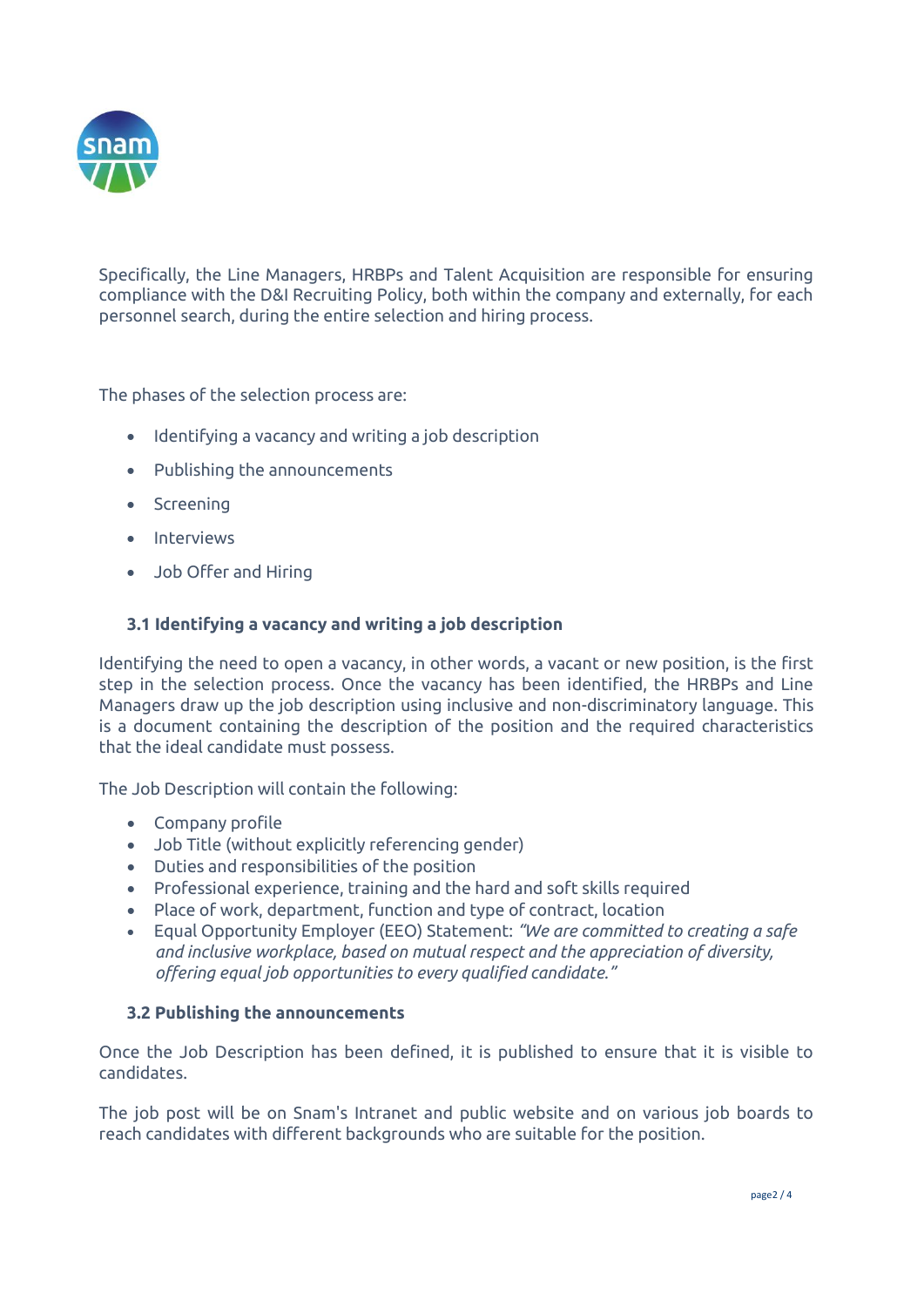

# **3.3 Screening**

This phase of the recruitment process involves collecting all applications received and screening them with the aim of identifying all potential candidates who meet the requirements indicated in the job post.

Screening is carried out taking into account the indications contained in the Job Description and the needs of the department, always in compliance with the "Diversity & Inclusion" and "Gender Equality" policies.

## **3.4 Interviews**

All suitable candidates have the same opportunity to be interviewed.

The interview gives the candidate the chance to get a better understanding of the position and for the company to get to know the candidate and assess the experience and skills of each individual through structured and non-discriminatory questions to guarantee compliance with the policies.

## **3.5 Job Offer and Hiring**

In the job offer and hiring phase, Snam is committed to complying with local legislative requirements in the country where it is hiring and welcomes all employees in an inclusive, respectful and open environment.

The offer is made to the resource whose experience, skills and potential are most in line with the position to be filled and has demonstrated that they share our company values.

For all professional positions, Snam creates opportunities and conditions that enhance each person, making offers that are in line with the reference market and commensurate with the expertise, duties and responsibilities of the future employee through fair and merit-based treatment.

## **3.6 Tools**

At Snam, all the tools used in the selection process, such as the ATS (Applicant Tracking System), have been implemented to comply with the "Diversity & Inclusion" and "Gender Equality" policies.

Digital solutions simplify the process and support all the people involved in identifying the best resource through objective and merit-based criteria, ensuring equal opportunities to all candidates.